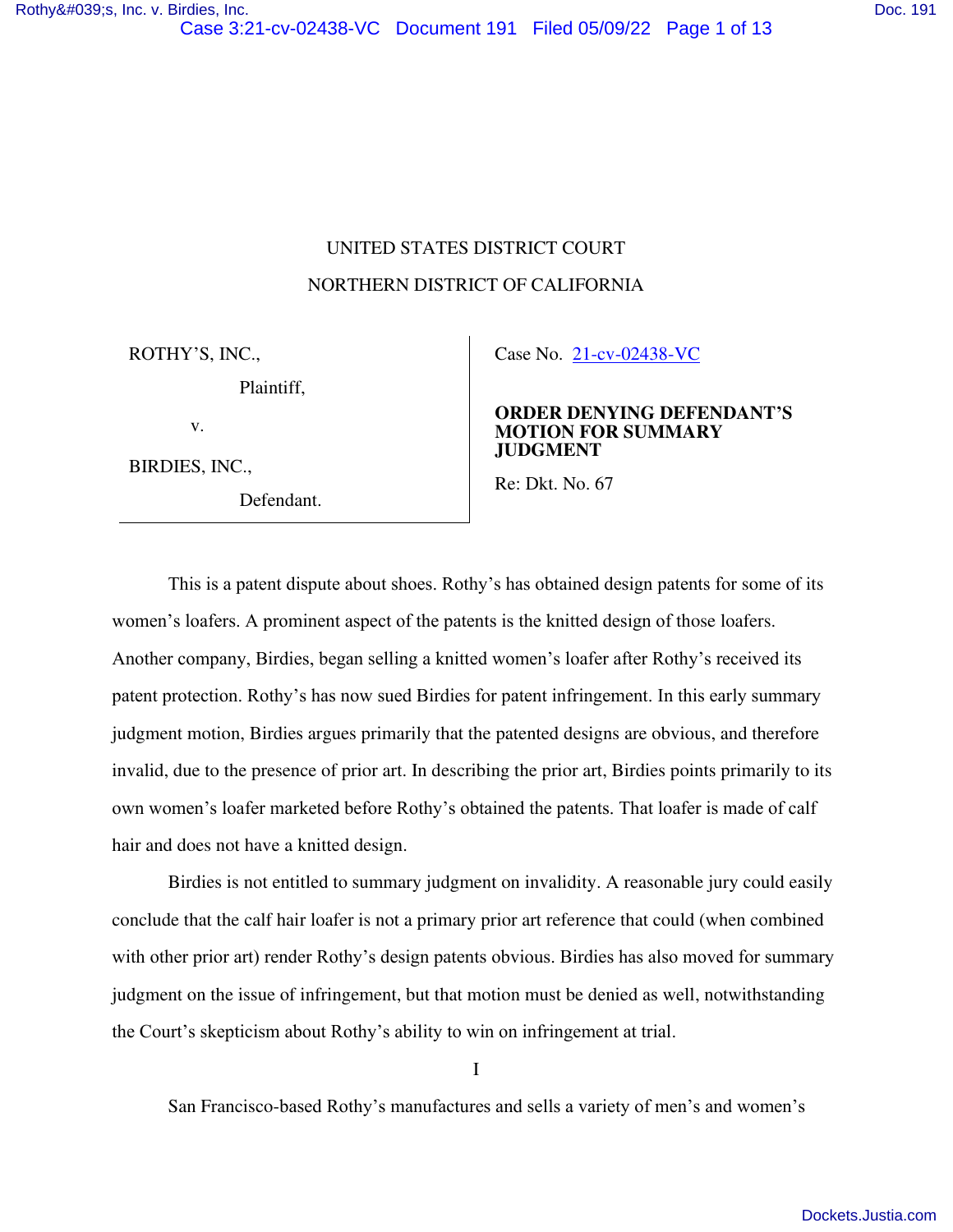#### Case 3:21-cv-02438-VC Document 191 Filed 05/09/22 Page 2 of 13

shoes that it markets as both stylish and environmentally sustainable. Rothy's launched in 2012 and has since built a devoted fan base of consumers who appreciate the company for its eco-friendly model. Some articles promoting the brand tout that Meghan Markle, the Duchess of Sussex, has been spotted sporting Rothy's flats. Birdies, another San Francisco-based footwear company, was launched three years after Rothy's was founded. Birdies sells women's loafers suitable for entertaining at home. Founded by two "busy moms," Birdies' shoes are designed to be "fashionable and luxurious," yet still comfortable. Birdies also cites Meghan Markle's decision to wear its shoes as a key milestone on its path to popularity.<sup>1</sup>

Birdies launched its "Blackbird" shoe at the tail end of 2015. The original Blackbird is a flat women's loafer (the company also describes it as a "slipper") made of black calf hair, with a soft padded inside. About a year and a half after the Blackbird's launch, Rothy's applied for and secured the patents at issue in this case. Those patents—described in more detail below with accompanying images—claim designs for loafers with a knitted appearance. Rothy's sells shoes that practice some of those patents, including its Loafer and Pointed Loafer shoes.

In 2021, after Rothy's secured its patents, Birdies introduced a new Blackbird design, this time in a knitted material. Rothy's now claims that Birdies' knitted Blackbird infringes on its design patents, specifically United States Design Patent Nos. D885,016, D885,017, D870,425, D909,718, and D925,874.

 Birdies has filed an early motion for summary judgment, arguing primarily that the patents are invalid. In Birdies' view, the patents are obvious, based (in large part) on Birdies' preexisting original Blackbird shoe that was made of calf hair. Birdies also argues that one of Rothy's patents fails to claim a specific material and is therefore invalid as anticipated. Alternatively, Birdies argues that even if Rothy's patents are valid, Birdies' knitted Blackbird shoe does not infringe as a matter of law.

 $<sup>1</sup>$  It should already be obvious that the Duchess will need to serve as a witness in this case.</sup>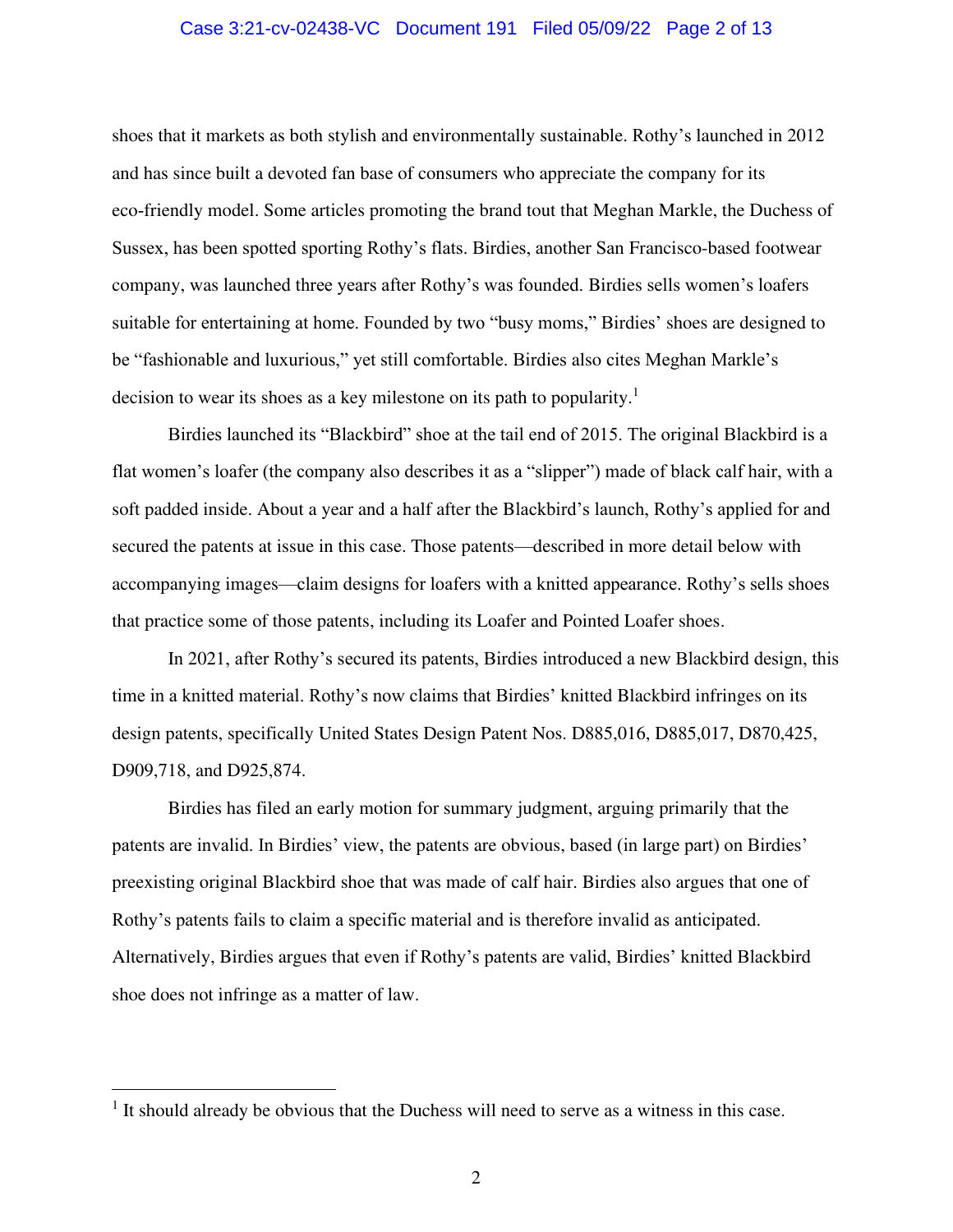II

## A

Design patents may be secured for "any new, original and ornamental design for an article of manufacture." 35 U.S.C. § 171(a). Like other patents, they may be invalidated "if the differences between the claimed invention and the prior art are such that the claimed invention as a whole would have been obvious." *Id.* § 103. Patents "shall be presumed valid." *Id.* § 282(a). A defendant seeking to overcome that presumption must show, by clear and convincing evidence, that a patent is invalid. *Microsoft Corp. v. i4i Limited Partnership*, 564 U.S. 91, 102 (2011). On summary judgment, therefore, it falls on the moving party to show that any reasonable jury would be compelled to find invalidity by clear and convincing evidence. *Spigen Korea Co., Ltd. v. Ultraproof, Inc.*, 955 F.3d 1379, 1383–84 (Fed. Cir. 2020) ("[I]f based on the evidence, a reasonable jury *could* find in favor of the non-moving party, a trial court must stay its hand and deny summary judgment of obviousness.").

In design patent cases, obviousness turns on "whether the claimed design would have been obvious to a designer of ordinary skill who designs articles of the type involved." *Durling v. Spectrum Furniture Co., Inc.*, 101 F.3d 100, 103 (Fed. Cir. 1996). Put differently, if a designer of "ordinary skill would have combined teachings of the prior art to create the same overall visual appearance as the claimed design," then the patent is obvious. *Id.*

The inquiry demands that a court first identify a primary reference—that is, "something in existence, the design characteristics of which are basically the same as the claimed design." *In re Rosen*, 673 F.2d 388, 391 (C.C.P.A. 1982); *see also Apple, Inc. v. Samsung Electronics Co., Ltd.*, 678 F.3d 1314, 1331 (Fed. Cir. 2012). After identifying a primary reference, "other references may be used to modify it to create a design" that gives off the same visual appearance as the patented design. *Durling*, 101 F.3d at 103. Summary judgment is appropriate where "the content of the prior art, the scope of the patent claim, and the level of ordinary skill in the art are not in material dispute, and the obviousness of the claim is apparent in light of these factors." *KSR International Co. v. Teleflex Inc.*, 550 U.S. 398, 427 (2007).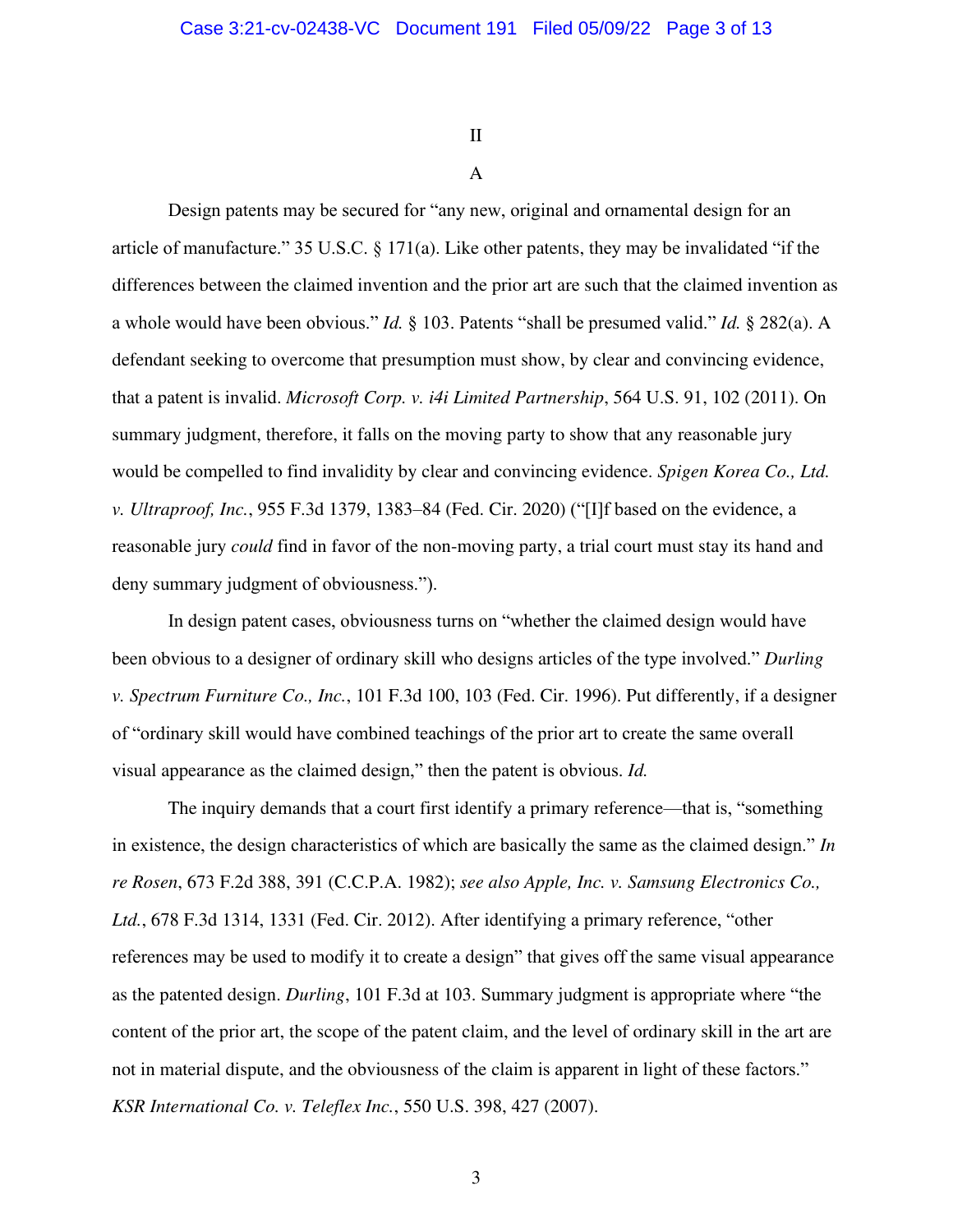#### Case 3:21-cv-02438-VC Document 191 Filed 05/09/22 Page 4 of 13

Birdies identifies the original Blackbird shoe as the "primary reference." But a jury would not be compelled to conclude that the original Blackbird shoe is "basically the same" as the designs claimed in the patents. This is so for a simple reason: The original Blackbird is made of calf hair, rather than knitted material. Rothy's patents all claim a loafer with a knitted appearance. Patent '016, which claims an "ornamental design for a shoe, as shown and described," includes as its first figure the image below:



The material on the main body of the loafer (rather than the toe section) is illustrated using thin sold lines that intersect in a dense, grid-like structure. That material appears to depict stitching consistent with knit. The patent's stated description confirms as much, explaining that the "figures include textured portions, which is [sic] designed to show a stitched fabric of the design." The '017 patent is similar, using the same dense intersecting solid lines to showcase what appears to be knitted material. Like the '016 patent, it too claims "[t]he ornamental design for a shoe, as shown and described," and includes as its first figure the image below:

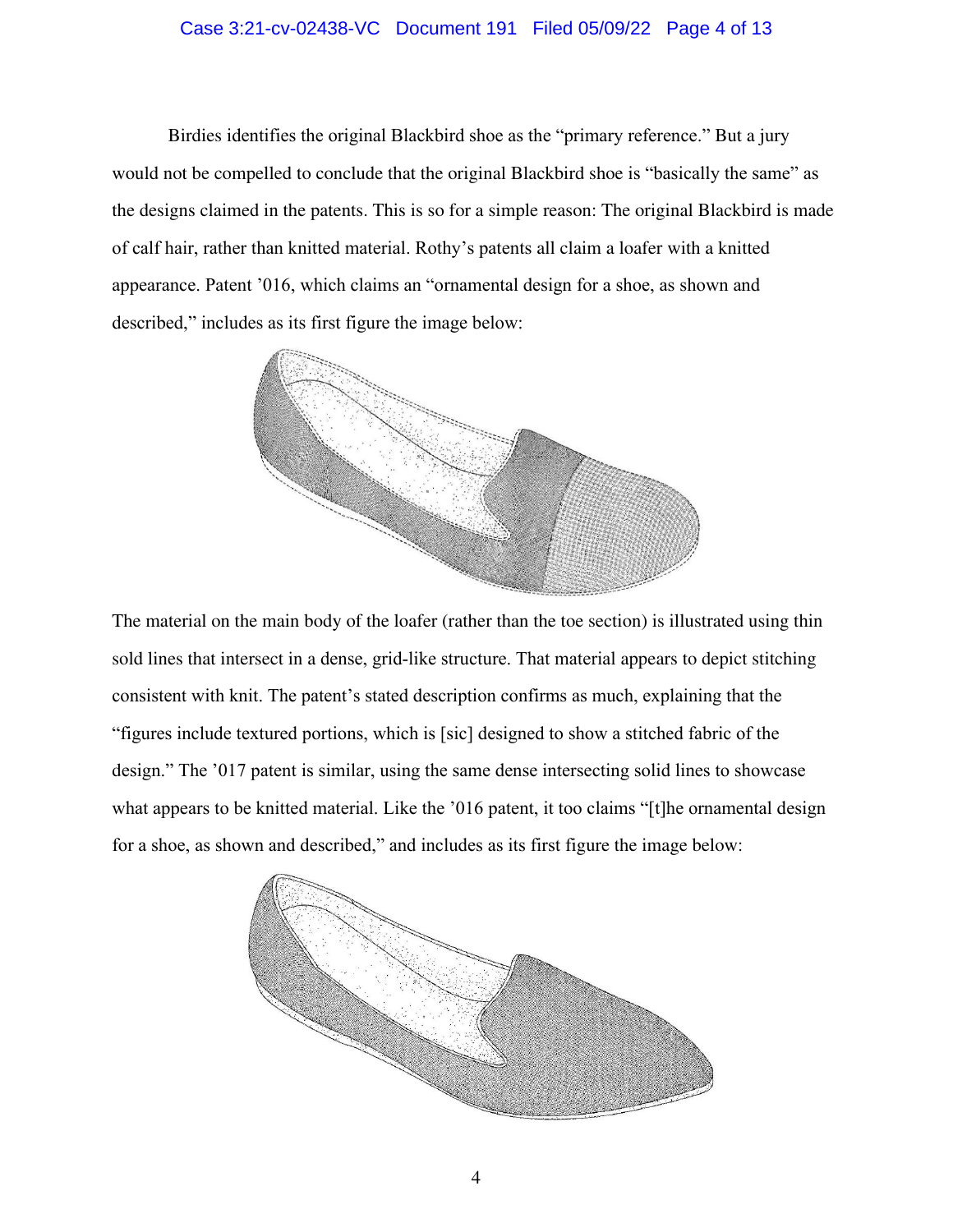#### Case 3:21-cv-02438-VC Document 191 Filed 05/09/22 Page 5 of 13

As with the '016 patent, the '017 patent above uses a visually similar illustration of thin intersecting lines, forming a dense grid that appears to represent knit. Rothy's other patents are more explicit, depicting knitted fabric stitching directly by using a photograph of the material. For instance, the '425 patent claims "[t]he ornamental design for a portion of a shoe, as shown and described," and includes as its first figure the "embodiment" of the design:



The '425 patent's first figure maps a photograph of stitched knitted material onto the claimed body of the shoe. The same goes for both the '718 and '874 patents. Similar to the other three Rothy's patents, each claims "[t]he ornamental design for a shoe, as shown and described." And each depicts a loafer with a shape similar to those above, with an image of stitched knit material mapped onto the body of the shoe. Each of Rothy's five patents, in short, claims a loafer having a knitted appearance.

This is in contrast to the Birdies original Blackbird shoe made of calf hair: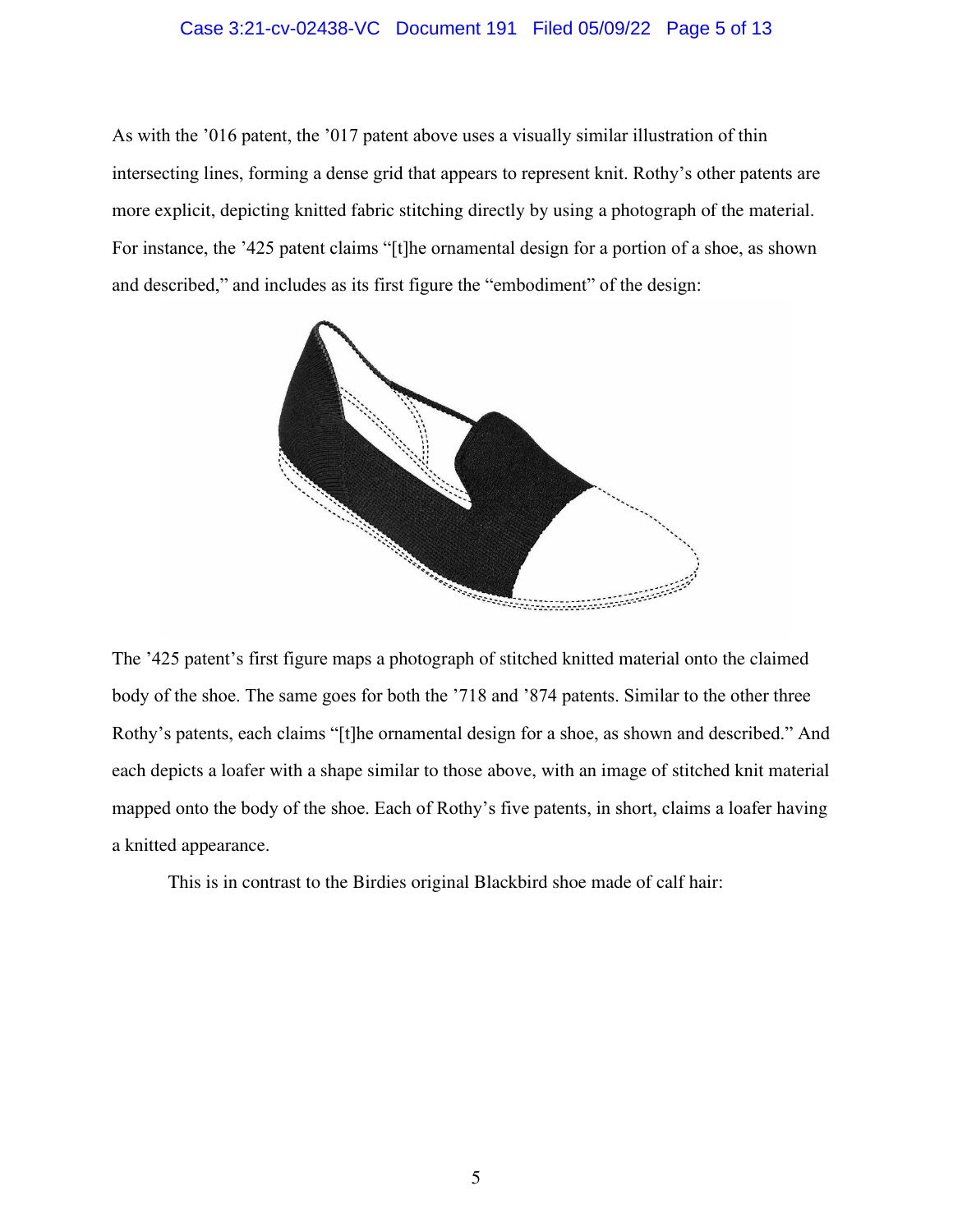#### Case 3:21-cv-02438-VC Document 191 Filed 05/09/22 Page 6 of 13



Putting to the side any similarities in shape or the shoe's physical structure, a jury could easily conclude that the calf hair material does not give off "basically the same visual impression" as the knitted material claimed in Rothy's patents. *Durling*, 101 F.3d at 103. The Court's view is buttressed by its physical examination of the original Blackbird shoe, a pair of which the parties lodged as an exhibit. Words alone cannot adequately convey what the eye perceives. Suffice it to say that a jury could easily conclude that hair and knit convey different visual impressions and that the original Blackbird therefore could not serve as a primary reference.

To be sure, the original Blackbird shares a visually similar structure and silhouette with the loafer designs claimed in Rothy's patents. As explored more fully below in the context of infringement, the Blackbird and Rothy's patented loafers each contain several features that visually align the designs. But when it comes to assessing obviousness, it is "not only the individual elements, but the ornamental quality of the combination" that "must be suggested in the prior art." *L.A. Gear, Inc. v. Thom McAn Shoe Co.*, 988 F.2d 1117, 1124 (Fed. Cir. 1993). In this context, a jury could find that the fabric looms large. *See MRC Innovations, Inc. v. Hunter Manufacturing, LLP*, 747 F.3d 1326, 1332–33 (Fed. Cir. 2014) (examining similarities in "fabric" to find obviousness); *Zidell v. Dexter*, 262 F. 145, 147 (9th Cir. 1920) ("In determining the question of infringement, both the character of the design and the nature of the fabric to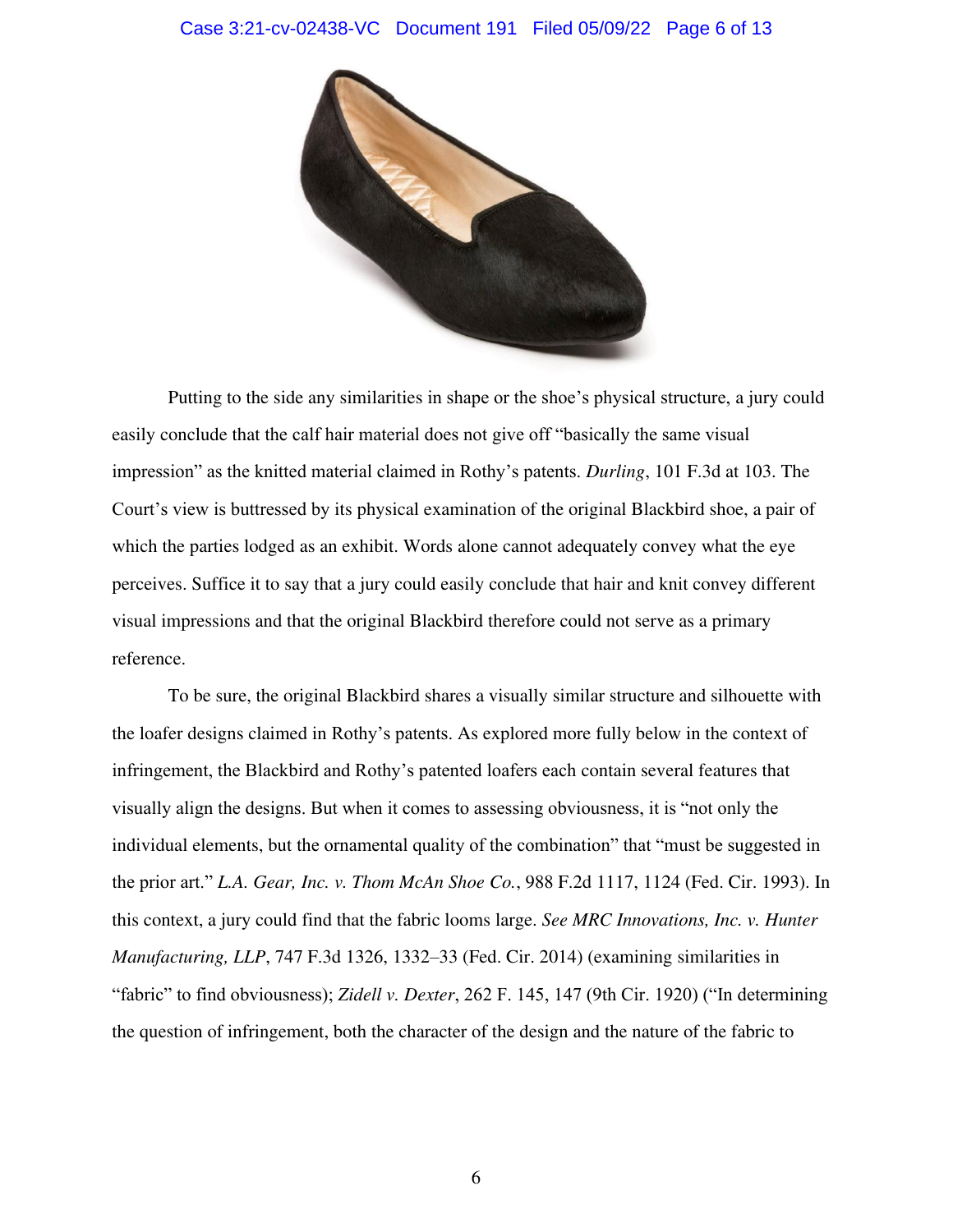which it is applied are to be taken into account.").<sup>2</sup>

Nor has Birdies surfaced any other shoe that could serve as a primary reference. Birdies moved for summary judgment by identifying the original Blackbird as its primary reference, and not by pointing to any other shoe. But even if one of the secondary references Birdies identified were treated as a potential primary reference, the outcome here would not change. No secondary reference shoe identified in Birdies' motion gives off a visual impression that would require any reasonable jury to conclude that it is "basically the same" as the Rothy's patented designs.

B

Birdies separately argues that Rothy's '017 patent is invalid as anticipated. Like obviousness, anticipation renders a patent invalid. Anticipation occurs where "the claimed invention was . . . described in a printed publication . . . or otherwise available to the public before the effective filing date of the claimed invention." 35 U.S.C.  $\S$  102(a)(1). When it comes to design patents, anticipation "requires a showing that a single prior art reference is identical in all material respects to the claimed invention." *Door-Master Corp. v. Yorktowne, Inc.*, 256 F.3d 1308, 1312 (Fed. Cir. 2001) (quotations and citation omitted). Put differently, if the preexisting article would infringe the patent, then the patent is anticipated. *See Peters v. Active Manufacturing Co.*, 129 U.S. 530, 537 (1889).

 The original Blackbird does not anticipate Rothy's '017 patent for the same reason as it cannot serve as a primary reference on summary judgment. Because the original Blackbird is made of calf hair, it is not so "identical in all material respects" to the claimed knitted loafer depicted in the '017 patent that no reasonable jury could conclude otherwise.

In Birdies' view, the '017 patent does not claim a knitted appearance. Birdies turns for support to the '016 patent's description, which explains that the "textured portions" depicted in

 $2$  The Court expressed skepticism at the summary judgment hearing about whether Birdies could even be permitted, as a matter of law, to present the original Blackbird to the jury as a primary reference. But having reviewed again the Federal Circuit's decision in *MRC Innovations*, the Court is now of the view that Birdies is entitled to put the question to a jury. That does not change the answer here—perhaps a jury will accept the original Blackbird as a primary reference, but Birdies has not come close to establishing that any reasonable jury would do so.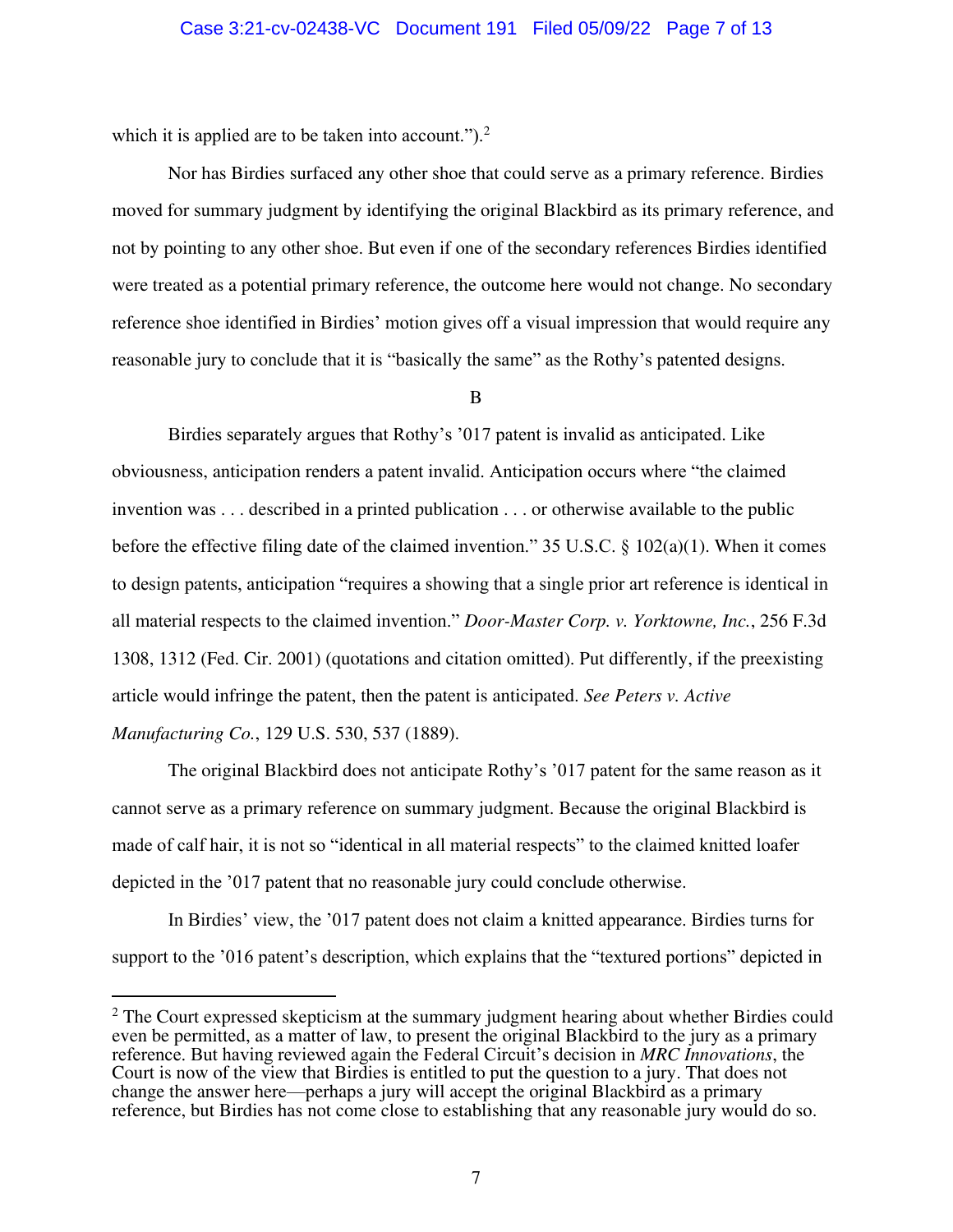#### Case 3:21-cv-02438-VC Document 191 Filed 05/09/22 Page 8 of 13

the drawings are "designed to show a stitched fabric." Because the '017 patent fails to include similar language, Birdies says the '017 patent does not claim a knit appearance. But the visual appearance of the intersecting lines in the '017 patent still connotes a knit material. Rothy's failure to include a similar written description does not change the visual appearance of the design claimed in the '017 patent.

#### III

The next question is whether a reasonable jury could find that Birdies' knitted Blackbird shoe infringes Rothy's patents. A design need not be found "identical" to infringe. *Braun Inc. v. Dynamics Corporation of America*, 975 F.2d 815, 820 (Fed. Cir. 1992). Infringement instead occurs "if, in the eye of an ordinary observer, giving such attention as a purchaser usually gives, two designs are substantially the same, if the resemblance is such as to deceive such an observer, inducing him to purchase one supposing it to be the other." *Gorham Manufacturing Co. v. White*, 81 U.S. 511, 528 (1871). While the obviousness inquiry hinges on a hypothetical ordinary designer, the infringement inquiry turns to an ordinary observer. The ordinary observer test, while practical, cannot be conducted in a vacuum. It must instead be applied within the context of prior art. *Egyptian Goddess, Inc. v. Swisa, Inc.*, 543 F.3d 665, 676–78 (Fed. Cir. 2008) (en banc). Where there are "numerous similar prior art designs, those designs can highlight the distinctions between the claimed design and the accused design." *Id.* at 677.

The Federal Circuit cautions that, when it comes to design patents, district courts need not "provide a detailed verbal description of the claimed design, as is typically done in the case of utility patents." *Id.* at 679. Heeding that instruction, this Court "is generally persuaded that the ordinary observer test must be applied based upon the overall visual impression of the claimed designs and will avoid a detailed written claim construction describing various elements of the claimed designs." *Apple, Inc. v. Samsung Electronics Co., Ltd.*, 2012 WL 3071477, at \*2 (N.D. Cal. July 27, 2012). Rothy's patents are therefore construed consistent with the visual depictions provided in each respective patent. Patent '016 claims the body (not the toe section) of a loafer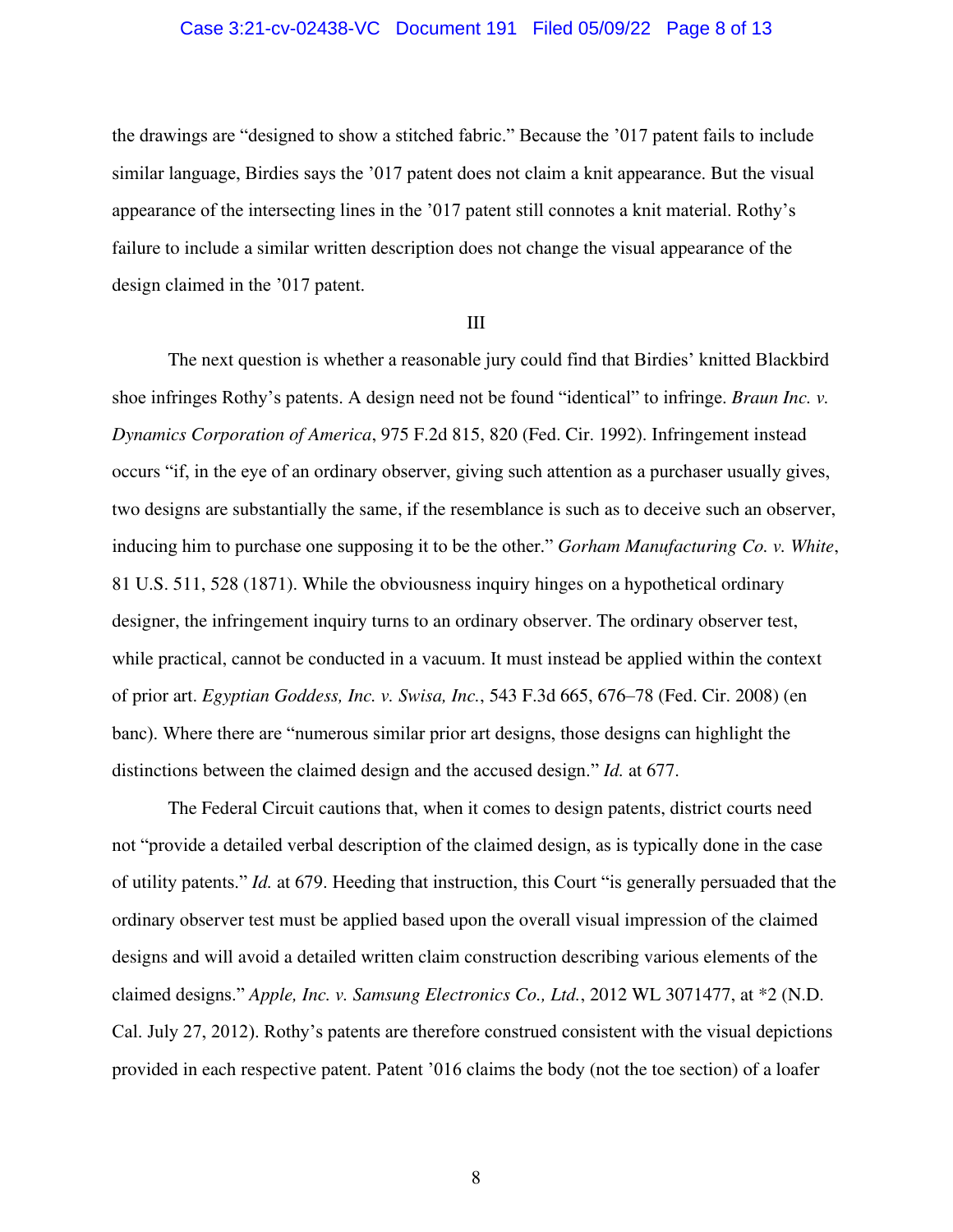### Case 3:21-cv-02438-VC Document 191 Filed 05/09/22 Page 9 of 13

"within the solid lines and inside the dash-dot-dash lines," as shown in Figures  $1-7<sup>3</sup>$  Patent '017 claims the design of a loafer within the solid lines, as shown in Figures 1–7. Patent '425 claims the body (not the toe section) of a loafer within the solid and dash-dot-dash lines as depicted in Figures 1–14.<sup>4</sup> Patent '718 claims the design of a loafer within the solid lines, as shown in Figures 1–14. And patent '874 claims the front portion (not the heel) of a loafer within the dashed lines as shown in Figures 1–7.

A jury could reasonably find that Birdies' knitted Blackbird, depicted below, infringes each of Rothy's patents.



Taking the '718 patent as an example, a jury could conclude that the knitted Blackbird

<sup>&</sup>lt;sup>3</sup> The figures do not use lines consistently. For instance, Figure 4 uses a solid line to form a boundary along the base of the shoe, whereas Figure 1 uses a dashed line in the same place. The Court construes the patent as disclaiming the toe portion of the shoe, demarcated with a dash–dot–dash line that crosses the main body of the shoe (the toe portion is shaded differently, too). The main body of the shoe—illustrated using crisscrossing lines—forms the claimed portion of the patented design.

<sup>&</sup>lt;sup>4</sup> The '425 patent includes indecipherable and contradictory language as to which exact portions of the design are claimed: "The figures include broken, solid and dash-dot-dash lines. The areas within the solid lines, inside the dash-dot-dash lines and inside the broken lines form the claimed design. The broken lines shown in the figures are included for the purpose of illustrating portions of the portion of a shoe and form no part of the claimed design." That description could be read to mean that the portions inside the broken lines are claimed. But the better interpretation given the full description and the drawings is that only the portions contained within the solid and dash-dot-dash lines are claimed.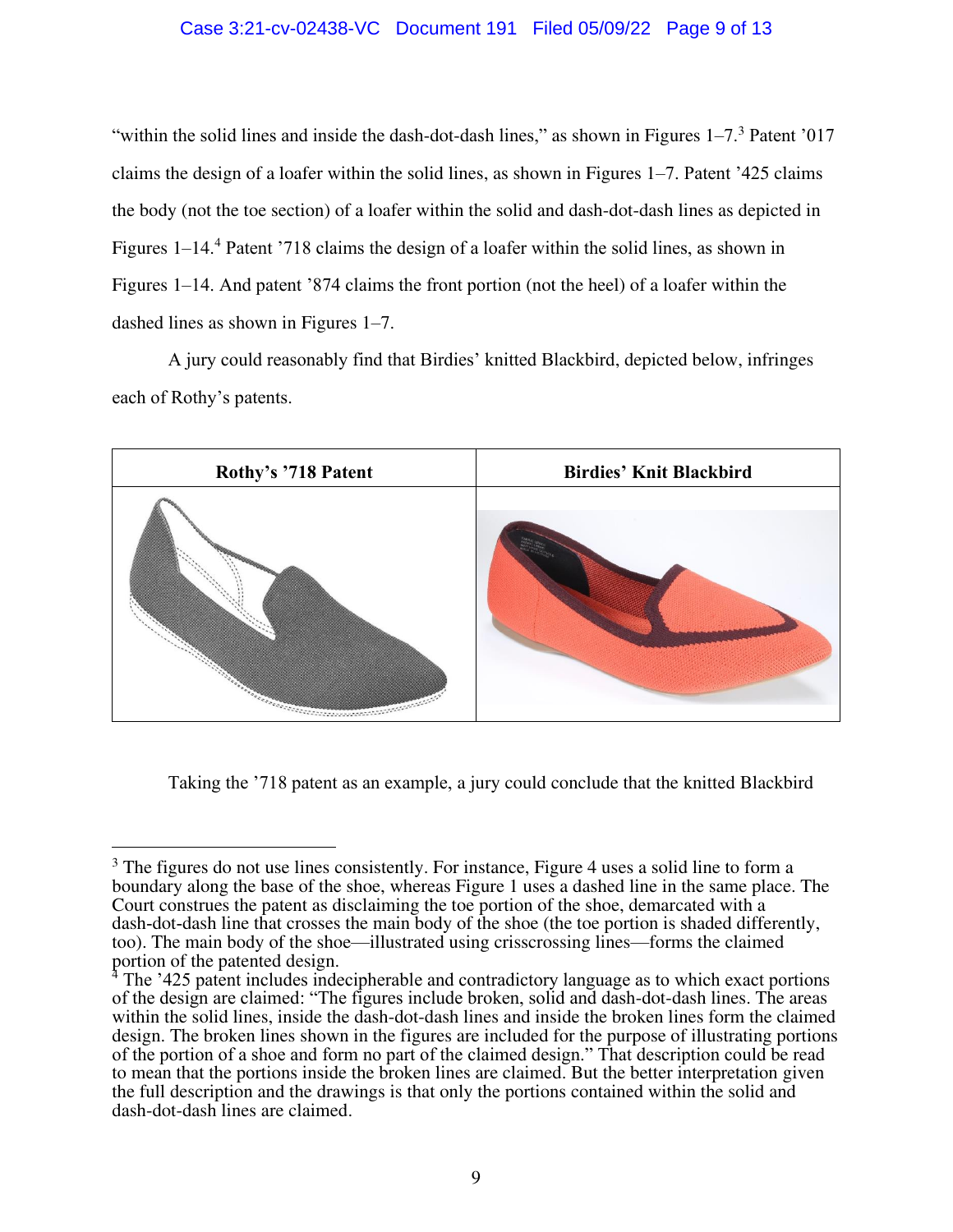#### Case 3:21-cv-02438-VC Document 191 Filed 05/09/22 Page 10 of 13

gives the same overall visual impression as the claimed design. The Blackbird and the design claimed in the '718 patent have a similar silhouette. Birdies even admits as much by arguing that the *original* Blackbird—made of calf hair—and the Rothy's patented designs share a silhouette. The '718 patent and the knitted Blackbird both have a knitted fabric appearance. Both shoes have an elongated body with a pointed toe. Both exhibit similar-sized gussets (small inlets near the tongue) and a similar toe spring (the gap between the tip of the toe and the surface upon which the shoe sits). Both shoes share a similar elongated vamp—the top portion of the shoe that conceals (or shows) the wearer's foot. Viewed as a whole, a reasonable jury could find that an ordinary consumer who purchases loafers like these might be confused between Birdies' knitted Blackbird and the design claimed in the '718 patent.

The same goes for the other four patents. The '016 and '425 patents each claim the body of a knitted loafer (and not the toe region) that resembles the knitted Blackbird. The '017 patent, like the '718 patent, claims the full body of a knitted shoe and, again, appears visually similar to the knitted Blackbird. And the '874 patent, which claims only the front portion of a knitted loafer (and not the heel region), likewise gives off a similar visual impression as the knitted Blackbird.

Expert testimony bolsters the point. Rothy's offers the expert opinion of Caroline de Baere, an independent consultant in the footwear industry with design experience. Her declaration counts only marginally when it comes to the ordinary observer analysis. That is because, as the Supreme Court long-ago decided, what matters is not the view of an expert's trained eye—design infringement instead turns on whether an *ordinary* observer would be confused by visual similarities between designs. *See Gorham Manufacturing*, 81 U.S. at 528. Still, de Baere's analysis highlights visual similarities between the knitted Blackbird and Rothy's patents that shed some light on how an ordinary observer might perceive the various designs. Her conclusion that an ordinary observer would be confused by the visual similarities between the designs and Birdies' knitted Blackbird adds at least some weight to the finding that a reasonable jury could conclude the same. Birdies, for its part, offers no meaningful rebuttal to de Baere's analysis.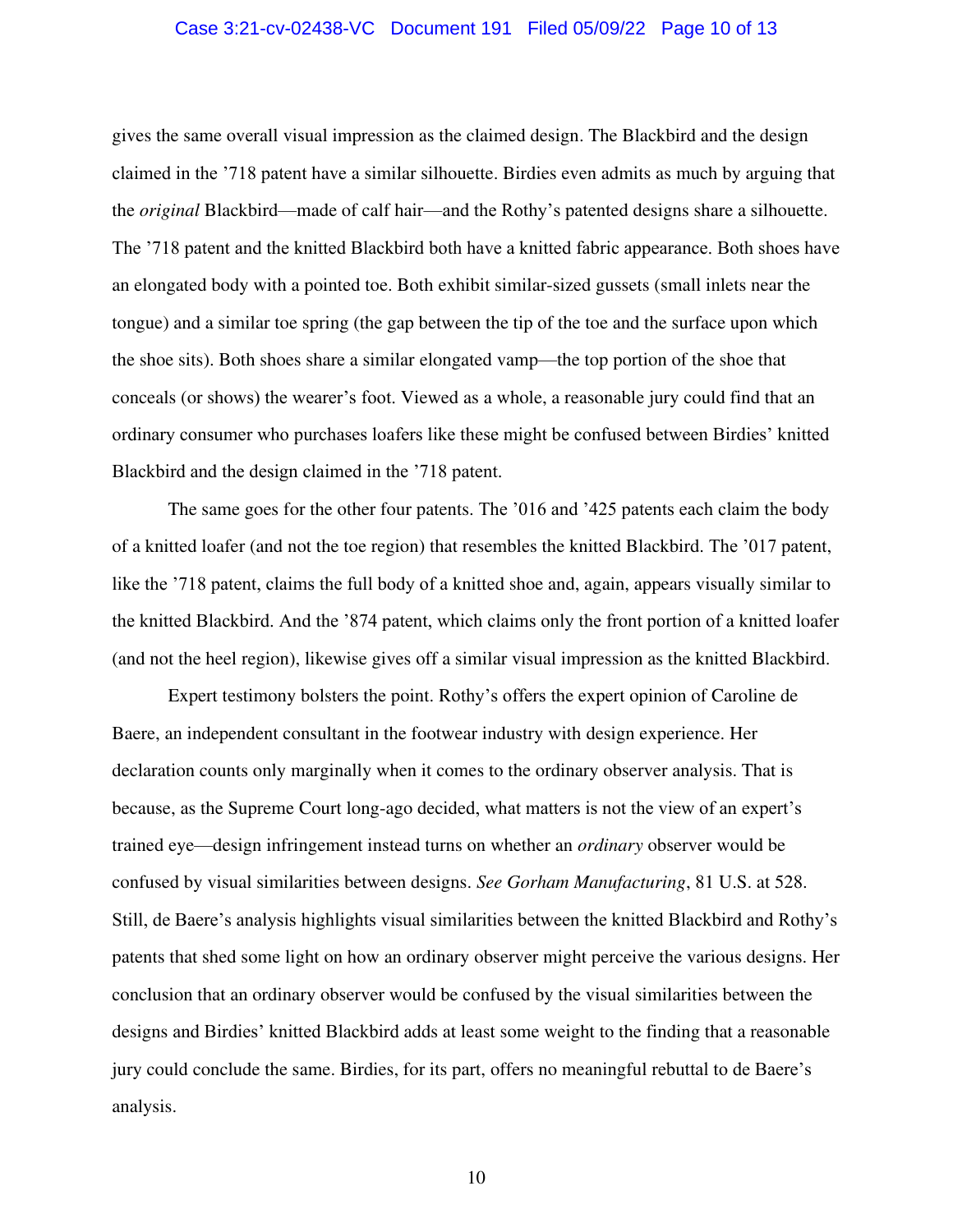#### Case 3:21-cv-02438-VC Document 191 Filed 05/09/22 Page 11 of 13

Although a reasonable jury could conclude that the knitted Blackbird infringes, it remains a close question—closer than the question whether Rothy's patents are invalid as obvious. The infringement analysis is complicated by the reality that the loafer market is well-developed, with a long history and myriad iterations of prior art. "[W]here in a crowded art the composite of differences presents a different impression to the eye of the average observer[,] . . . infringement will not be found." *Applied Arts Corp. v. Grand Rapids Metalcraft Corp.*, 67 F.2d 428, 430 (6th Cir. 1933). Even when trained to the overall visual impression, differences between designs, "viewed in light of the prior art," can draw "the attention of the hypothetical ordinary observer . . . to those aspects of the claimed design that differ from the prior art." *Crocs, Inc. v. International Trade Commission*, 598 F.3d 1294, 1303 (Fed. Cir. 2010).

An ordinary observer carefully attuned to the vast prior art of loafers may well identify critical differences between the knitted Blackbird and Rothy's patented designs. For instance, the knitted Blackbird's gussets appear shallower and less defined than those claimed in the patents. The '016, '017, '425, and '718 patents each claim a raised heel counter (the very back portion of the heel). But the knitted Blackbird's vamp runs flat through the heel and does not exhibit the same raised portion toward the back of the shoe. The knitted Blackbird's toe point counts as another distinction: It appears slightly less angled than the toe point claimed in the patented designs. Taken together, these distinctions may well be enough to dispel any visual similarities between the designs. Indeed, Rothy's appears to have an uphill trial battle on its hands when it comes to infringement.

But this is summary judgment, and Birdies cannot win on infringement at this stage. For one thing, "[i]n evaluating a claim of design patent infringement, a trier of fact must consider the ornamental aspects of the design as a whole and not merely isolated portions of the patented design." *Braun*, 975 F.2d at 820. Although a careful eye could train on several differences between the knitted Blackbird and the patents, those elements must be viewed in context. More fundamentally, infringement—it bears repeating—does not require designs that prove "identical" to one another. *Id.* Rothy's patents and the knitted Blackbird convey visual impressions similar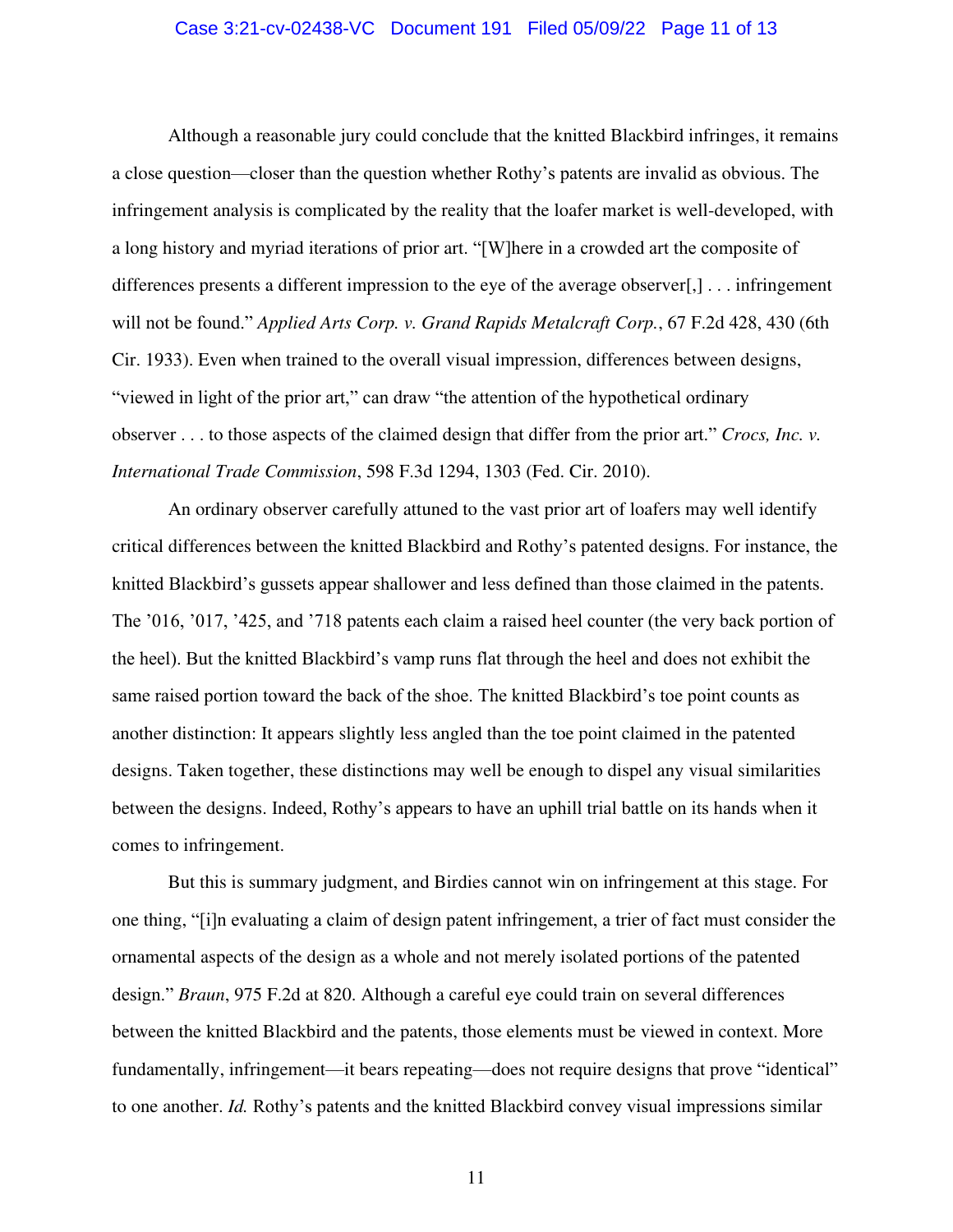#### Case 3:21-cv-02438-VC Document 191 Filed 05/09/22 Page 12 of 13

enough that a reasonable jury could find them "substantially the same," even accounting for the prior art. *Gorham Manufacturing*, 81 U.S. at 528.

Birdies argues that Rothy's cannot have it both ways. How can the Blackbird shoe resemble Rothy's patents closely enough that a jury could find infringement, but not so closely that Birdies' original Blackbird shoe does not render Rothy's patents invalid due to obviousness? The knitted appearance claimed in Rothy's patents explains why. Because the original Blackbird shoe uses calf hair, rather than knit, a reasonable jury could find that it fails as a primary reference. But because the knitted Blackbird uses a material visually akin to the material claimed in Rothy's patents, that same reasonable jury could find infringement.

Birdies highlights one additional difference between the shoes not yet discussed. In its view, each of the patents claims a particular color such that the knitted Blackbird, by using different colors, does not infringe as a matter of law. Birdies argues that the '016 patent claims a color contrast between the (unclaimed) toe portion and the rest of the shoe. But that cannot be right given that the toe portion is just that: unclaimed. The same response addresses Birdies' arguments about the '425 and '874 patents, each of which includes drawings showing dark fabric and white space where the unclaimed toe and heel portions would appear. But as with the '016 patent, the unclaimed portions of the '425 and '874 patents do not mean the designs claim a color contrast. Birdies argues that the '017 patent claims a single color. But the patent itself claims no color at all—it consists of intersecting lines forming a grid, suggesting that any color might be used.

As for the '718 patent, Birdies argues that because Rothy's used black fabric to represent the knit appearance, the design necessarily claims a black color. It cites 37 C.F.R. § 1.152, which provides that "[s]olid black surface shading is not permitted except when used to represent the color black as well as color contrast." The '718 patent does not, however, use solid black surface shading to represent a color. It instead uses a photograph of black knitted material to convey a knit appearance.

IV